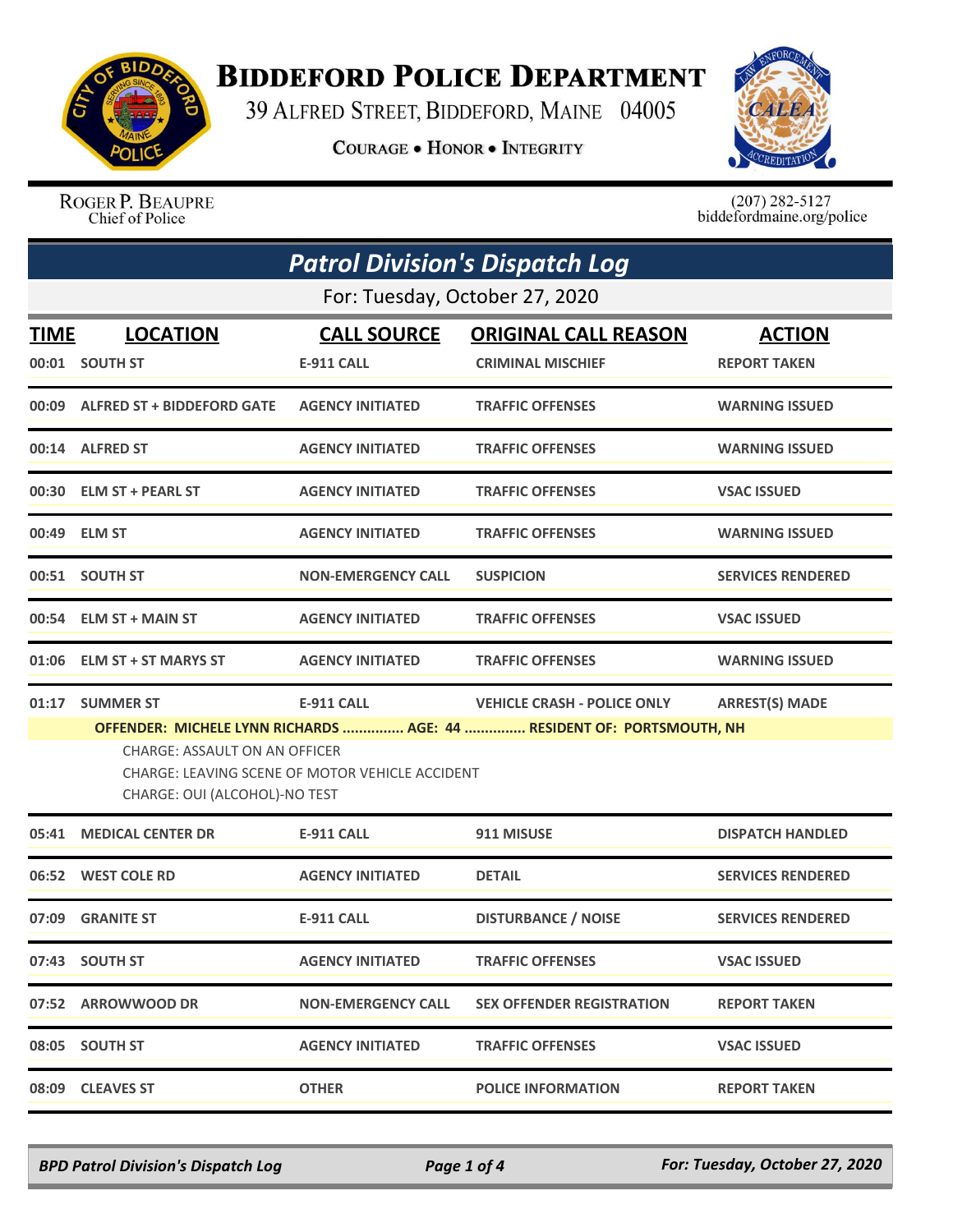| <b>TIME</b> | <b>LOCATION</b>       | <b>CALL SOURCE</b>        | <b>ORIGINAL CALL REASON</b>         | <b>ACTION</b>                |
|-------------|-----------------------|---------------------------|-------------------------------------|------------------------------|
|             | 08:18 WEST ST         | <b>WALK-IN AT STATION</b> | <b>ARTICLES LOST/FOUND</b>          | <b>REPORT TAKEN</b>          |
|             | 08:21 SOUTH ST        | <b>AGENCY INITIATED</b>   | <b>ANIMAL COMPLAINT</b>             | <b>SERVICES RENDERED</b>     |
|             | 08:35 MAY ST          | <b>AGENCY INITIATED</b>   | <b>TRAFFIC OFFENSES</b>             | <b>VSAC ISSUED</b>           |
|             | 08:47 HILL ST         | <b>E-911 CALL</b>         | <b>MEDICAL W/ ASSIST</b>            | <b>TRANSPORT TO HOSPITAL</b> |
|             | 08:53 ALFRED ST       | <b>AGENCY INITIATED</b>   | <b>TRAFFIC OFFENSES</b>             | <b>NO VIOLATION</b>          |
|             | 08:54 MAY ST          | <b>AGENCY INITIATED</b>   | <b>TRAFFIC OFFENSES</b>             | <b>WARNING ISSUED</b>        |
| 09:01       | <b>ALFRED ST</b>      | <b>AGENCY INITIATED</b>   | <b>ANIMAL COMPLAINT</b>             | <b>SERVICES RENDERED</b>     |
|             | 09:20 PIERSONS LN     | <b>WALK-IN AT STATION</b> | <b>ARTICLES LOST/FOUND</b>          | <b>REPORT TAKEN</b>          |
| 09:40       | <b>HILLS BEACH RD</b> | <b>E-911 CALL</b>         | <b>ATTEMPTED/THREATENED SUICIDE</b> | <b>TRANSPORT TO HOSPITAL</b> |
|             | 10:48 ADAMS ST        | <b>WALK-IN AT STATION</b> | <b>CRIMINAL MISCHIEF</b>            | <b>REPORT TAKEN</b>          |
| 11:12       | <b>BERNARD AVE</b>    | <b>NON-EMERGENCY CALL</b> | <b>TRESPASSING</b>                  | <b>SERVICES RENDERED</b>     |
|             | 11:32 GRANITE ST      | <b>NON-EMERGENCY CALL</b> | <b>ANIMAL COMPLAINT</b>             | <b>SERVICES RENDERED</b>     |
| 11:33       | <b>MOUNTAIN RD</b>    | <b>E-911 CALL</b>         | 911 MISUSE                          | <b>SERVICES RENDERED</b>     |
|             | 12:11 SUMMER ST       | <b>E-911 CALL</b>         | 911 MISUSE                          | <b>SERVICES RENDERED</b>     |
| 12:23       | <b>TAYLOR ST</b>      | <b>NON-EMERGENCY CALL</b> | <b>SEX OFFENDER REGISTRATION</b>    | <b>REPORT TAKEN</b>          |
|             | 12:54 POOL ST         | <b>RADIO</b>              | <b>CHECK WELFARE</b>                | <b>SERVICES RENDERED</b>     |
|             | 12:59 ELM ST          | <b>NON-EMERGENCY CALL</b> | <b>VIN VERIFICATON</b>              | <b>SERVICES RENDERED</b>     |
|             | 13:05 CLIFFORD ST     | <b>AGENCY INITIATED</b>   | <b>TRAFFIC OFFENSES</b>             | <b>WARNING ISSUED</b>        |
|             | 13:19 POOL ST         | <b>AGENCY INITIATED</b>   | <b>TRAFFIC OFFENSES</b>             | <b>WARNING ISSUED</b>        |
|             | 13:20 GREENFIELD LN   | <b>AGENCY INITIATED</b>   | <b>ANIMAL COMPLAINT</b>             | <b>SERVICES RENDERED</b>     |
|             | 13:21 BARRA RD        | <b>AGENCY INITIATED</b>   | <b>TRAFFIC OFFENSES</b>             | <b>WARNING ISSUED</b>        |
|             | 13:32 WEST ST         | <b>AGENCY INITIATED</b>   | <b>TRAFFIC OFFENSES</b>             | <b>WARNING ISSUED</b>        |
|             | 13:42 HARDING ST      | E-911 CALL                | 911 MISUSE                          | <b>SERVICES RENDERED</b>     |
|             | 13:48 WEST ST         | <b>AGENCY INITIATED</b>   | <b>TRAFFIC OFFENSES</b>             | <b>WARNING ISSUED</b>        |
|             | <b>14:02 HILL ST</b>  | <b>AGENCY INITIATED</b>   | <b>TRAFFIC OFFENSES</b>             | <b>WARNING ISSUED</b>        |

*BPD Patrol Division's Dispatch Log Page 2 of 4 For: Tuesday, October 27, 2020*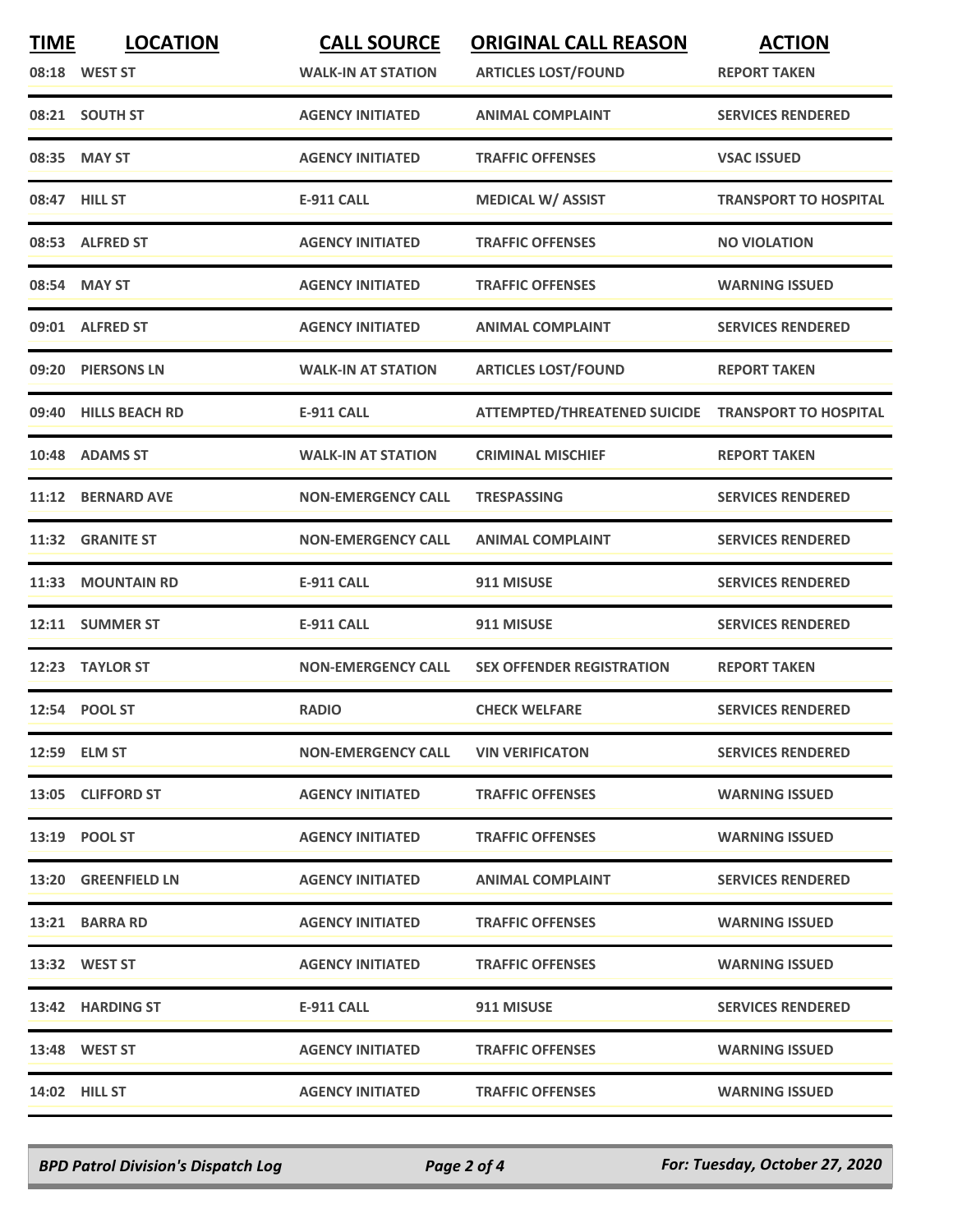| <b>TIME</b>  | <b>LOCATION</b>                                       | <b>CALL SOURCE</b>                            | <b>ORIGINAL CALL REASON</b>                                             | <b>ACTION</b>                |
|--------------|-------------------------------------------------------|-----------------------------------------------|-------------------------------------------------------------------------|------------------------------|
|              | 14:31 ALFRED ST                                       | <b>AGENCY INITIATED</b>                       | <b>TRAFFIC OFFENSES</b>                                                 | <b>VSAC ISSUED</b>           |
|              | 14:38 BIRCH ST                                        | <b>AGENCY INITIATED</b>                       | <b>ANIMAL COMPLAINT</b>                                                 | <b>SERVICES RENDERED</b>     |
| 14:46        | <b>BERNARD AVE</b>                                    | <b>WALK-IN AT STATION</b>                     | <b>PAPERWORK</b>                                                        | <b>SERVICES RENDERED</b>     |
| 14:47        | <b>ALFRED ST + BOULDER WAY</b>                        | <b>NON-EMERGENCY CALL</b>                     | <b>ROAD HAZARD</b>                                                      | <b>NO ACTION REQUIRED</b>    |
|              | 15:02 WEST ST                                         | <b>AGENCY INITIATED</b>                       | <b>TRAFFIC OFFENSES</b>                                                 | <b>WARNING ISSUED</b>        |
| 15:17        | <b>SUMMER ST + FOSS ST</b>                            | <b>RADIO</b>                                  | <b>BOLO</b>                                                             | <b>SUMMONS ISSUED</b>        |
|              |                                                       | CHARGE: OPERATING WITH SUSPENDED REGISTRATION | OFFENDER: MICHAELA CONDON DAVENPORT  AGE: 41  RESIDENT OF: PORTLAND, ME |                              |
| 15:18        | <b>GRANITE POINT RD + LITTLE RIV AGENCY INITIATED</b> |                                               | <b>TRAFFIC OFFENSES</b>                                                 | <b>WARNING ISSUED</b>        |
| 16:22        | <b>BERNARD AVE</b>                                    | <b>RADIO</b>                                  | <b>PAPERWORK</b>                                                        | <b>PAPERWORK SERVED</b>      |
|              | 17:00 SOUTH ST                                        | <b>NON-EMERGENCY CALL</b>                     | <b>FRAUD / SCAM</b>                                                     | <b>SERVICES RENDERED</b>     |
| 17:02        | <b>DUPONT AVE</b>                                     | <b>NON-EMERGENCY CALL</b>                     | <b>DISTURBANCE / NOISE</b>                                              | <b>NEGATIVE CONTACT</b>      |
|              | 17:07 ALFRED ST                                       | <b>NON-EMERGENCY CALL</b>                     | <b>FIREFIGHTER CALLBACK</b>                                             | <b>NO ACTION REQUIRED</b>    |
|              | 17:25 CLIFFORD ST                                     | <b>NON-EMERGENCY CALL</b>                     | <b>VIOL OF BAIL CONDITIONS</b>                                          | <b>NO VIOLATION</b>          |
|              | 17:31 POOL ST                                         | <b>AGENCY INITIATED</b>                       | <b>TRAFFIC OFFENSES</b>                                                 | <b>VSAC ISSUED</b>           |
|              | 17:49 POOL ST                                         | <b>RADIO</b>                                  | <b>CRUISER ACCIDENT</b>                                                 | <b>STATE FORM TAKEN</b>      |
|              | 18:10 JEFFERSON ST                                    | <b>RADIO</b>                                  | <b>DRUG</b>                                                             | <b>SERVICES RENDERED</b>     |
|              | 18:33 BIDDEFORD GATEWAY CTR + AL AGENCY INITIATED     |                                               | <b>TRAFFIC OFFENSES</b>                                                 | <b>WARNING ISSUED</b>        |
| 18:34 RAY ST |                                                       | <b>NON-EMERGENCY CALL</b>                     | <b>ASSIST OTHER AGENCY</b>                                              | <b>SERVICES RENDERED</b>     |
|              | 18:38 GRAHAM ST                                       | E-911 CALL                                    | 911 MISUSE                                                              | <b>SERVICES RENDERED</b>     |
|              | <b>18:44 BRADBURY ST</b>                              | <b>NON-EMERGENCY CALL</b>                     | ATTEMPTED/THREATENED SUICIDE SERVICES RENDERED                          |                              |
|              | 18:57 GRAHAM ST                                       | <b>E-911 CALL</b>                             | 911 MISUSE                                                              | <b>DISPATCH HANDLED</b>      |
|              | 18:57 GRAHAM ST                                       | <b>E-911 CALL</b>                             | 911 MISUSE                                                              | <b>NO ACTION REQUIRED</b>    |
|              | 19:25 ALFRED ST                                       | <b>WALK-IN AT STATION</b>                     | <b>MENTAL ILLNESS CASES</b>                                             | <b>TRANSPORT TO HOSPITAL</b> |
|              | 20:11 ALFRED ST                                       | <b>AGENCY INITIATED</b>                       | <b>TRAFFIC OFFENSES</b>                                                 | <b>WARNING ISSUED</b>        |
|              | 21:10 BOULDER WAY                                     | <b>E-911 CALL</b>                             | ATTEMPTED/THREATENED SUICIDE TRANSPORT TO HOSPITAL                      |                              |

*BPD Patrol Division's Dispatch Log Page 3 of 4 For: Tuesday, October 27, 2020*